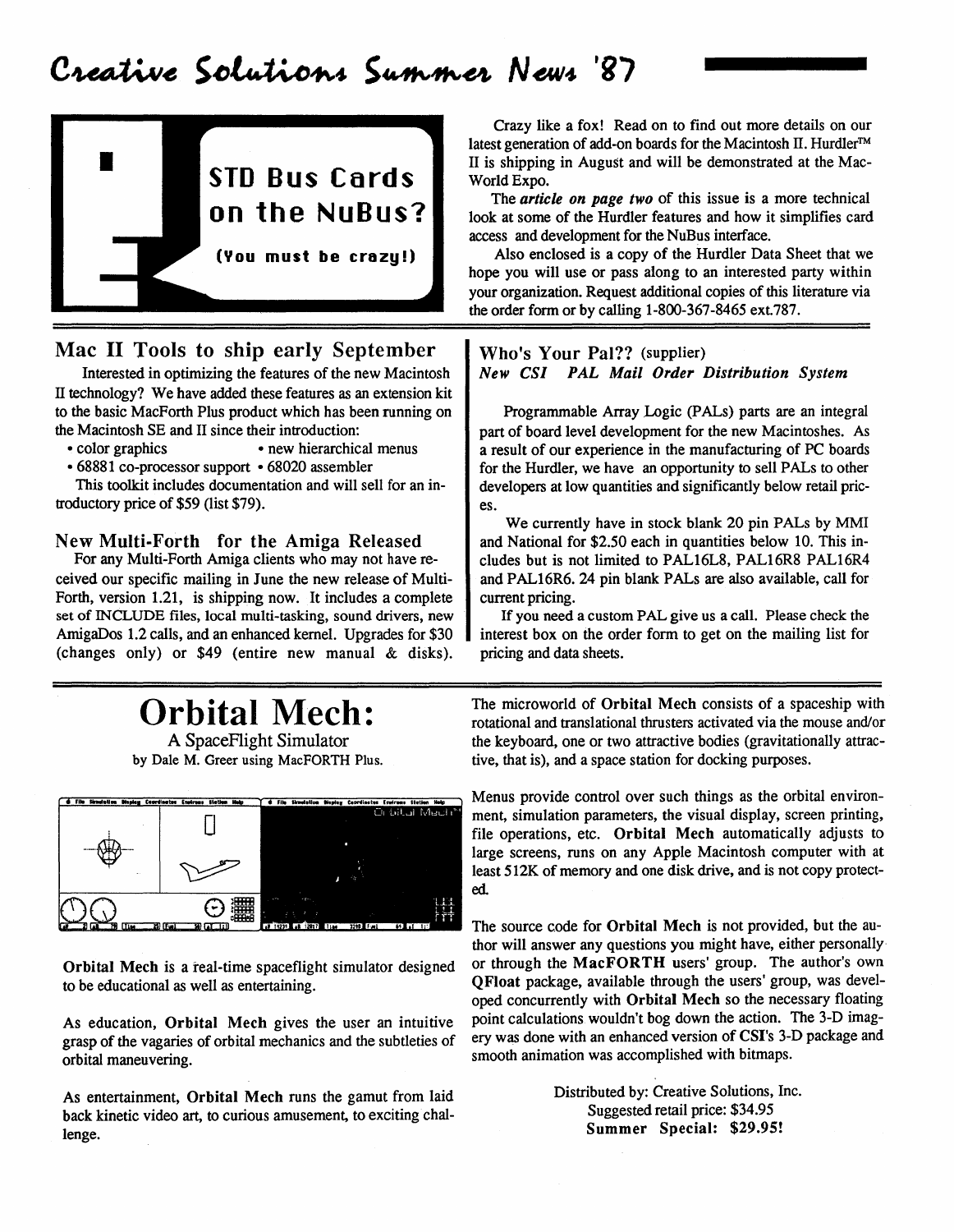### Creative Solutions Inc.

### **HURDLER-II**



HURDLER BLOCK DIAGRAM

Shown above is a simplified block diagram of the HURDLER card. The interface circuitry is mainly responsible for latching address and data lines. The state sequencer and decoder extract useful signals from the NuBus and synthesize others needed by Motorola, Zilog or Intel peripheral chips. Together they will save developers hours of frustration.

An on-board Zilog Z8536A CIO is used to generate a 12-bit (8-bit) data, 4-bit handshake) parallel interface that is brought out to a Centronics compatible connector. The CIO also provides 8 direct vectored interrupt request pins and 3 16-bit counters/timers. The interrupt response time (interrupt low to first chip select) is about 30 microseconds. Typical time to a vectored interrupt is under  $40 \mu s$ .

The HURDLER comes with a "Slot Declaration ROM" that may be replaced with RAM during development. The large wire wrap area may be used to attach periperal chips of various sizes. Throughout the board, important signals are brought out to user accessable pads and headers. To attach a typical LSI peripheral chip requires less than 20 wire-wrap connections.

In addition to the NuBus connector, the HURDLER may be configured with either a 25 pin D-connector or a 50 pin ribbon connector (both are supplied). There is also a 64 pin header to which cables may be attached.



Parallel Port

HURDLER-II **CONNECTORS** 

|                  |           | gnd            | A1         | C(1)             | $INT4*$        |
|------------------|-----------|----------------|------------|------------------|----------------|
|                  |           | gnd            | A2         | C <sub>2</sub>   | $INT3*$        |
|                  |           | gnd            | A3         | C3               | $INT2*$        |
|                  |           | gnd            | A4         | C <sub>4</sub>   | $INT1*$        |
|                  |           | gnd            | A5         | C5               | IORES*         |
|                  |           | gnd            | A 6        | C6               | XACK*          |
|                  |           | gnd            | A7         | C7               | CLK            |
|                  |           | gnd            | A8         | C8               | res            |
|                  | connector | gnd            | A9         | C <sub>9</sub>   | $RD$ $*$       |
|                  |           | gnd            | A10        | C10              | WR*            |
|                  |           | A11            | A11        | C11              | gnd            |
|                  |           | A10            | A12        | C12              | A9             |
|                  |           | A8             | A13        | C1.3             | А7             |
|                  | pin<br>50 | A <sub>6</sub> | A14        | C14              | A5             |
|                  |           | A <sub>4</sub> | A15        | C15              | A3             |
|                  |           | A2             | A16        | C16              | A1             |
|                  |           | gnd            | A17        | C17              | A0             |
| header<br>64 pin |           | gnd            | A18        | C18              | $STB*$         |
|                  |           | gnd            | A19        | C19              | WRT*           |
|                  |           | D7             | A20        | C20              | gnd            |
|                  |           | D <sub>6</sub> | A21        | C21              | D <sub>5</sub> |
|                  |           | D4             | A22        | C22              | D <sub>3</sub> |
|                  |           | D <sub>2</sub> | A23        | C23              | D1             |
|                  |           | gnd            | A24        | C24              | D <sub>0</sub> |
|                  | gnd       |                | A25        | C25              | gnd            |
|                  |           | $-12$ vdc      | A26        | C26              | $-12$ vdc      |
|                  |           | res            | A27        | C <sub>2</sub> 7 | res            |
|                  |           | $+12$ vdc      | A28        | C28              | $+12$ vdc      |
|                  |           | +5vdc          | A29        | C29              | $+5$ vdc       |
|                  |           | $+5$ vdc       | A30        | C30              | $+5$ vdc       |
|                  | gnd       |                |            | C31              | gnd            |
|                  |           | gnd            | A31<br>A32 | C32              | gnd            |
|                  |           |                |            |                  |                |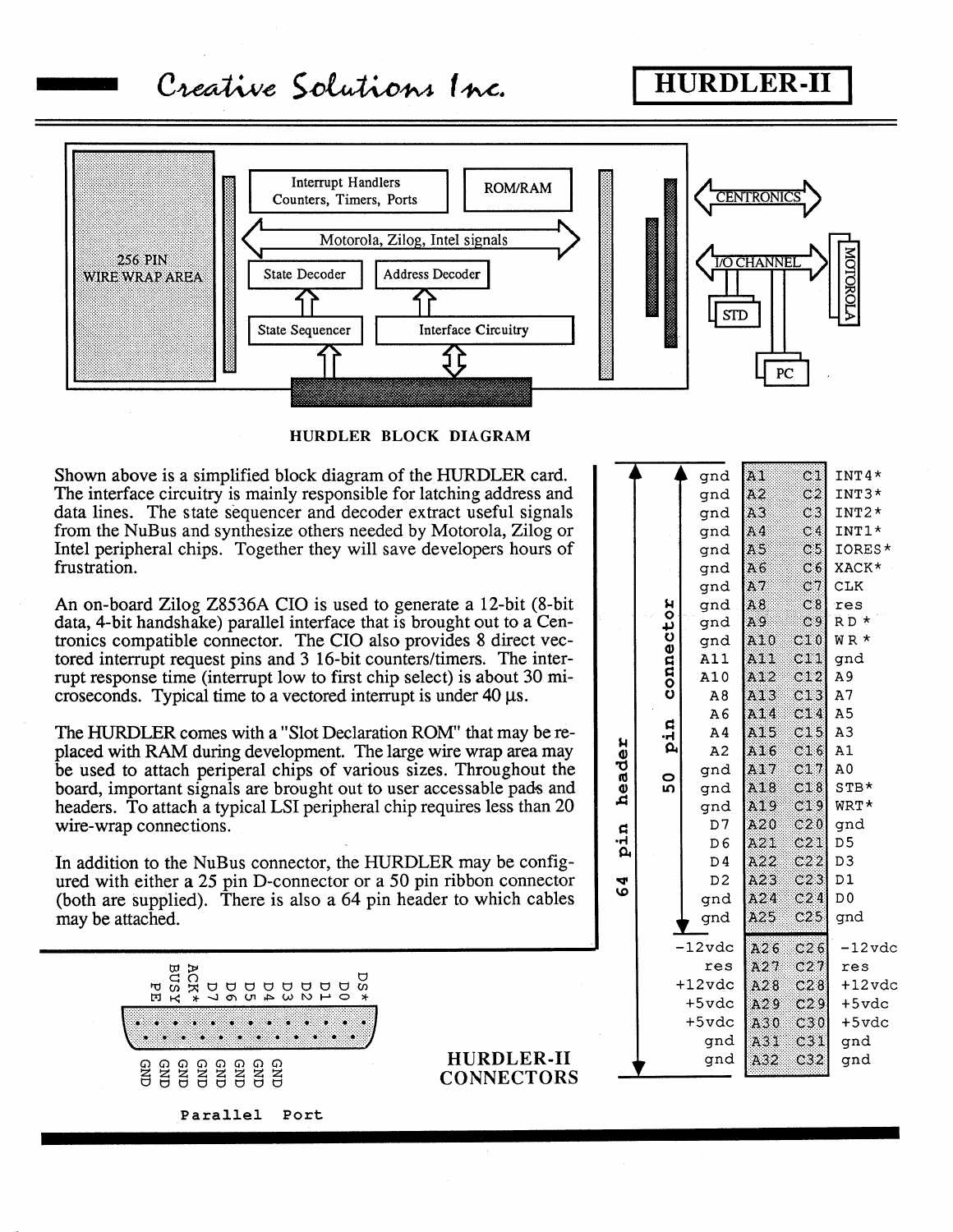| Order Form Spring '87                                                                                                                                                                                                                                                                                                                                                            |                                                                                                                                                                                                                                                                                                                                               |                                                                                                                                                                                                                                                                                              |                                                                                                                |                           |  |  |  |  |
|----------------------------------------------------------------------------------------------------------------------------------------------------------------------------------------------------------------------------------------------------------------------------------------------------------------------------------------------------------------------------------|-----------------------------------------------------------------------------------------------------------------------------------------------------------------------------------------------------------------------------------------------------------------------------------------------------------------------------------------------|----------------------------------------------------------------------------------------------------------------------------------------------------------------------------------------------------------------------------------------------------------------------------------------------|----------------------------------------------------------------------------------------------------------------|---------------------------|--|--|--|--|
| Software:                                                                                                                                                                                                                                                                                                                                                                        |                                                                                                                                                                                                                                                                                                                                               | <b>Special</b><br>Price                                                                                                                                                                                                                                                                      | Quantity                                                                                                       | <b>Extended</b><br>Amount |  |  |  |  |
| Mac II Tools Disk<br>Orbital Mech<br>Multi-Forth Amiga 1.21 Upgrade - Complete (2 lbs)<br><b>MacForth Plus</b><br>MacForth Plus Tools Disk #1 (list \$35 - 1 lb)<br>MacForth 3D Library (list \$25 - 1 lb)<br>ForthTalk<br>MacForth: PFRU Book (list \$18.95 - 2 lbs)<br>Hardware:<br>Hurdler II<br>Hurdler II - CPI<br>Hurdler II - STD<br>Hurdler II - IOC<br>Hurdler II - PCB | $(list $79 - 1 lb)$<br>$(list $34.95 - 1 lb)$<br>Upgrade - Changes Only (1 lb)<br>(upgrade Level 2 users - 3 lbs))<br>(upgrade Level 1 users - 3 lbs)<br>(upgrade Level 3 users - 3 lbs)<br>$(list $55 - 3 lbs)$<br>$(list $279 - 2 lbs)$<br>$(list $199 - 2 lbs)$<br>$(list $249 - 2 lbs)$<br>$(list $249 - 2 lbs)$<br>$(list $349 - 2 lbs)$ | 59.00<br>29.95<br>49.00<br>30.00<br>49.00<br>99.00<br>35.00<br>30.00<br>20.00<br>49.00<br>15.00<br>249.00<br>179.00<br>229.00<br>229.00<br>349.00                                                                                                                                            |                                                                                                                |                           |  |  |  |  |
| Pals:<br>20 Pin PAL16<br>Prices for PALs are for small quantities - call for quantity pricing. \$5.00 minimum<br><b>Shipping Chart</b><br>Weight<br>Amount<br>$0-1$ lb<br>\$3.50<br>$2$ lbs<br>\$4.00<br>$3$ lbs<br>\$4.50                                                                                                                                                       | $(list - $3.00 - 2 oz)$ Qty 1-10<br>Qty 11-25 2.35 ea<br>Qty 51-100 2.00 ea                                                                                                                                                                                                                                                                   | $2.50$ each<br>Qty 26-25<br>2.20<br>Qty 100 & up 1.80<br>Subtotal<br>Shipping<br>Total<br>New products are in italics.                                                                                                                                                                       |                                                                                                                |                           |  |  |  |  |
| $4$ lbs<br>\$5.00<br>$5$ lbs<br>\$5.50<br>Add .50/pound for shipments<br>exceeding 5 lbs.                                                                                                                                                                                                                                                                                        | America we ship by mail. See weight chart.                                                                                                                                                                                                                                                                                                    | Add \$10 air mail to Europe & South America. North America add \$2 for air<br>mail. Australia, Far East, Japan add \$20 for air mail.<br>All prices good through September 30, 1987. Phone in orders to 1-800-367-<br>8465. Our standard shipping method for US is UPS. For overseas & North |                                                                                                                |                           |  |  |  |  |
|                                                                                                                                                                                                                                                                                                                                                                                  |                                                                                                                                                                                                                                                                                                                                               |                                                                                                                                                                                                                                                                                              | Payment Method: COD/Check/Money Order<br>Visa/MC/Amex (circle one) Number: Exp. Date<br>Signature: Order Date: |                           |  |  |  |  |
| MacForth Disk #: ____________________ Multi-Forth Disk #: ______________________                                                                                                                                                                                                                                                                                                 |                                                                                                                                                                                                                                                                                                                                               |                                                                                                                                                                                                                                                                                              |                                                                                                                |                           |  |  |  |  |
|                                                                                                                                                                                                                                                                                                                                                                                  |                                                                                                                                                                                                                                                                                                                                               |                                                                                                                                                                                                                                                                                              |                                                                                                                |                           |  |  |  |  |
|                                                                                                                                                                                                                                                                                                                                                                                  |                                                                                                                                                                                                                                                                                                                                               |                                                                                                                                                                                                                                                                                              |                                                                                                                |                           |  |  |  |  |
| $\sim 10^{-10}$                                                                                                                                                                                                                                                                                                                                                                  |                                                                                                                                                                                                                                                                                                                                               |                                                                                                                                                                                                                                                                                              |                                                                                                                |                           |  |  |  |  |
| City/State/Zip:                                                                                                                                                                                                                                                                                                                                                                  |                                                                                                                                                                                                                                                                                                                                               |                                                                                                                                                                                                                                                                                              |                                                                                                                |                           |  |  |  |  |
| Phone Number:                                                                                                                                                                                                                                                                                                                                                                    |                                                                                                                                                                                                                                                                                                                                               |                                                                                                                                                                                                                                                                                              |                                                                                                                |                           |  |  |  |  |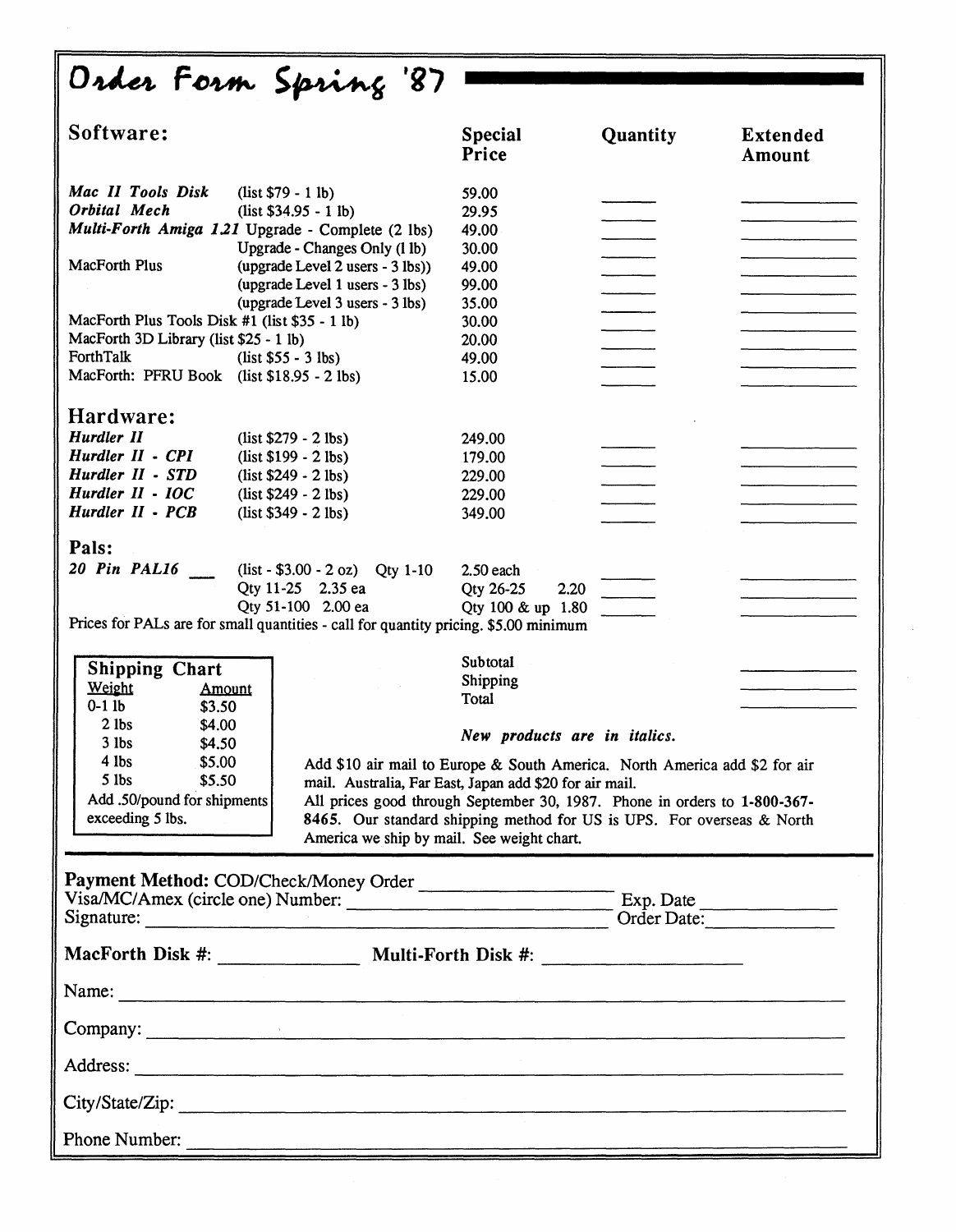



Creative Solutions, Inc.

Z9Z0-P86-I OE

Rockville, MD 20852 ZI ~l!ns .p~ lIdlOPtm~ *IOLP* 

Inside this issue:

-Hurdler - The NuBus Connection - Boards for the Mac II -Mac II Tools Disk

-PALs for Sale -Orbital Mech: A SpaceFlight Simulator

Published by Creative Solutions Press 4701 Randolph Rd. Rockville, MD 20852 Macintosh is a registered trademark of Apple Computer, Inc. Amiga is a registered trademark of Commodore Corporation MacForth, Multi-Forth, Hurdler are registered trademarks of Creative Solutions, Inc.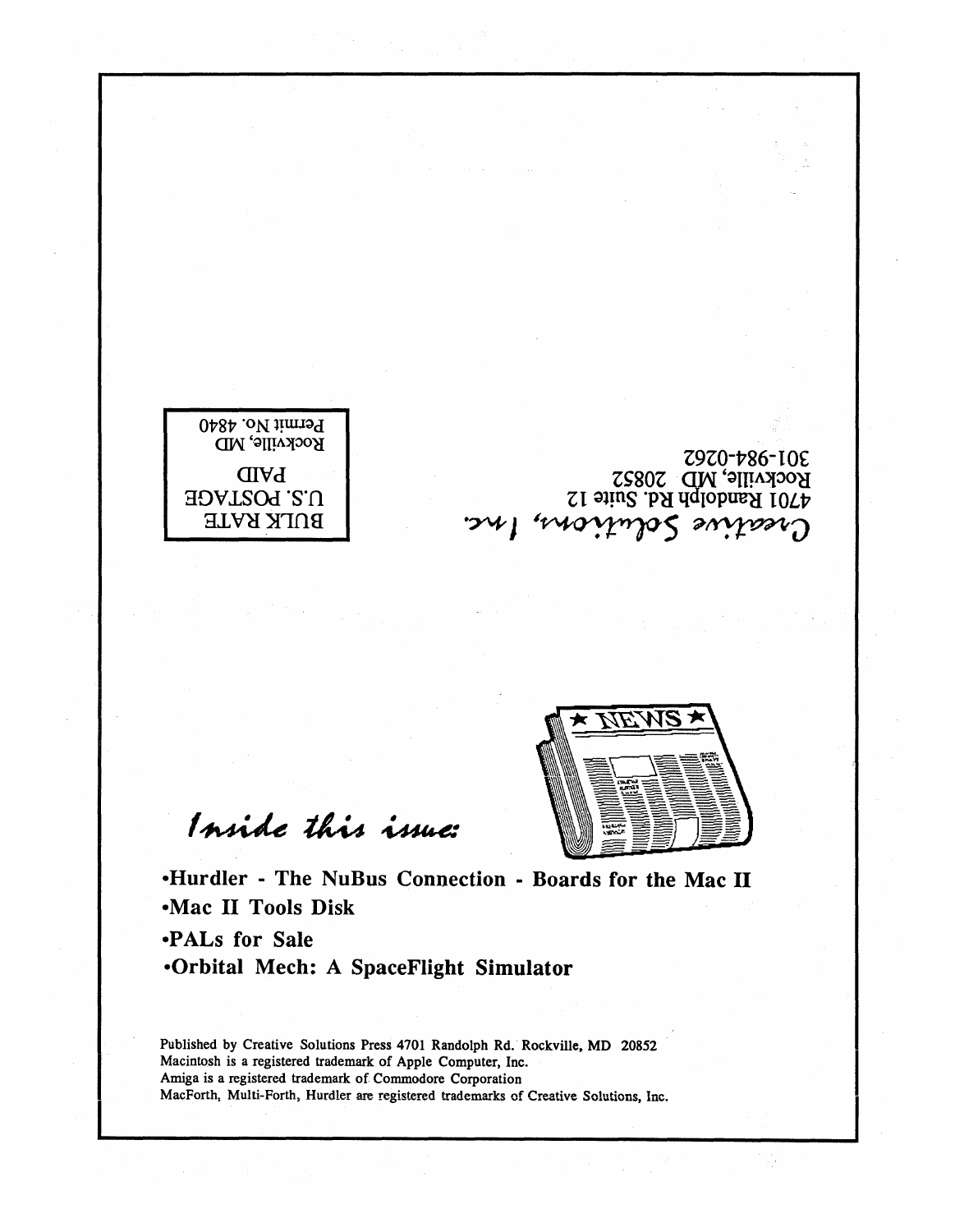Creative Solutions Inc.1

#### TECHNICAL DATA SHEET

# **HURDLER-II**

## The NuBus HURDLERTM

*Macintosh II interfaces to* 3 *popular industrial busses: STD bus, Motorola I/O Channel* & *IBM PC bus* 

The NuBus is the new slot interface for the Macintosh II. It details a mechanical and electrical specification for all expansion cards. This presents an exciting opportunity for scientists, engineers and hobbyists to produce custom tailored interface cards for the Macintosh II.

Although selection of the NuBus by Apple will certainly The "Hurdler" card features: prove to be a wonderful long term solution, it does impose two short-term barriers that are sure to impede development of interface cards.

First, the NuBus is a 10MHz multiplexed address and data, synchronous bus. Peripheral chips require that address and data lines be demultiplexed, and appropriately sequenced. Suitable control signals also must be synthesized. This is a lot more complicated than the conventional Intel-Zilog or Motorola peripheral chip bus interfaces with which most potential card developers are familiar.

Second, all NuBus slot cards, in order to be accepted by the Macintosh operating system, are required to contain a "Slot Declaration ROM". This ROM specifies critical interface parameters, and allows uniform logical access regardless of the actual physical implementation of the card. This may require a significant software engineering effort.

The NuBus Hurdler is intended to allow both personal and professional card developers to quickly leap over these barriers, and be productive in hours, rather than weeks. Anyone familiar with digital logic will easily be able to attach I/O cards, devices or LSI integrated circuits to create new and innovative hardware products.



- Complete interrupt driven NuBus slave interface to conventional Motorola, Intel or Zilog type busses and peripheral devices.
- Motorola interface brought out to a 64-pin ribbon cable connector compatible with Motorola's Eurocard form factor I/O-Channel.
- Zilog/Intel interface suitable for connection to a remote SID Bus or IBM PC I/O expansion chassis.
- 3 16-bit counter/timers
- Separate 12 bit, bi-directional, parallel interface brought to a Centronics compatible connector
- Macintosh II interrupt response time about 35 microseconds
- EPROM/RAM socket with generic configuration ROM
- 256 pin wire-wrap area
- Software driver that provides high level interface to card, accessible from any development language

Creative Solutions Inc.

4701 Randolph Rd. Suite 12 Rockville, MD 20852 1-800-FORTH-OK (367-8465)